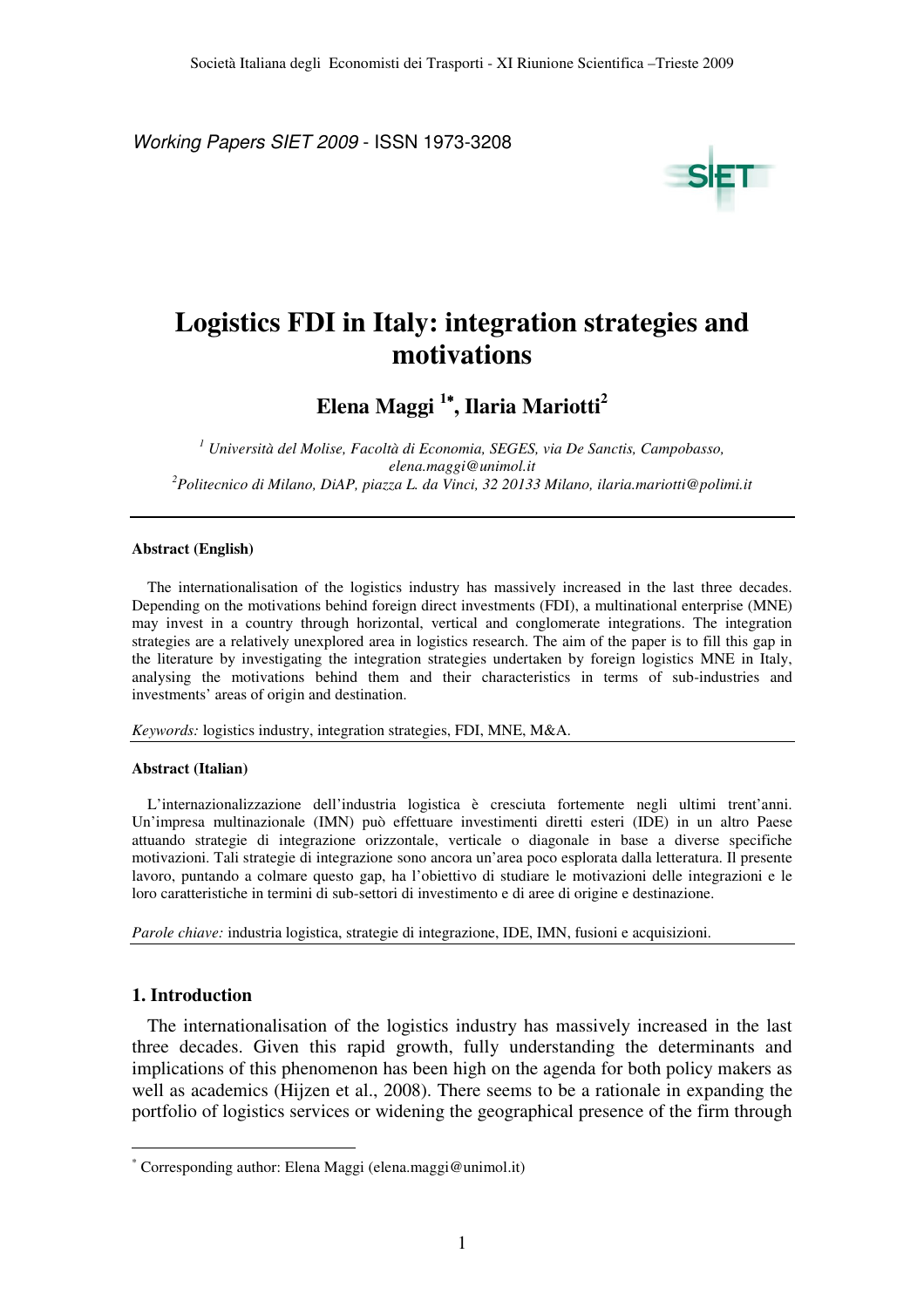inward foreign direct investments (FDI) that take the form of greenfield (new plant) and brownfield (merger and acquisition  $-M&A$ ) or through the so called strategic alliances (Ojala, 1993).

In the last years, the growth rate of FDI in the utilities (energy, gas and water), logistics and communications has more than tripled (UNCTAD, 2006) and outward FDI in the logistics industry equals to 26% of the service total (Maggi and Mariotti, 2009). Merger and acquisition activity in logistics services has originated in the U.S. in the early 1980s and has interested Europe a few years later. Besides, a similar process began in the Far East in the middle of the 1980s, led by Japanese logistics firms (Ojala, 1993). Quite recently, the European transport market has attracted investors from the Asian Newly Industrialised countries, a phenomenon called "the Mega-carrier Race" (Cooper et al., 1991).

Recent examples of these investments are: DHL Express acquired 49% of the American airline company Polar Air Cargo Worldwide; DHL Exel acquired the Chinese Sinotrans Air Transport; the Japanese shipping group NYK invested in the new airline company Jett Airlines Cargo from Singapore (for a detailed overview see Federtrasporto-Nomisma, 2008). Besides, large foreign logistics suppliers dominate the Italian market, i.e. Eurokai, TPG-TNT, Deutsche Post and A.P. Moller-Maersk.

If we focus on inward FDI (greenfield and M&A) and look at the investment industry, we can distinguish three investment strategies: horizontal, vertical and conglomerate integrations. In case of horizontal integration, the investment is carried out in the same industry of the parent multinational enterprise (MNE) (i.e. a MNE operating in the maritime transport undertakes an investment in maritime transport). When vertical integration takes place, the MNE invests in different stages of the same industry. Finally, a conglomerate integration occurs when the investment in a logistics activity is carried out by a non-logistics MNE (i.e. a manufacturing MNE).

The three strategies are driven by specific motivations, going from "increasing market power" to "reducing transaction costs" (for a review, see, among the others Hakkinen et al., 2004; Cruijssen et al., 2007).

As concerns Italy, that is the country of interest of the present paper, in the last decade the logistics industry has been increasingly interested by inward FDI, which are concentrated in the supply of integrated and intermodal services or other higher value added services than the pure goods and passengers transport. In this paper we use a wide definition of logistics industry as the ensemble of the firms which offer all the services useful for the movements of goods along the supply chain and passengers from an origin to a final destination. More precisely, it comprises both Logistics Services Providers (LSP), offering single services, on a stand-alone basis (transportation, warehousing, handling, etc.) and Third-Party Logistics (3PLs) or Fourth Party Logistics (4PLs) Providers or Integrated Logistics Providers, supplying different services in a integrated way. To do so, we refer to all the codes included in 2002 NACE industry "I" "Transport, storage and communication", with the exception of 64.11 (national post activities) and  $64.2$  (telecommunications)<sup>1</sup>.

The integration strategies are a relatively unexplored area in logistics research. The present paper extends the existing literature on the integration strategies undertaken by MNE investing in foreign markets, by exploring the motivations behind them and focusing on the logistics service industry in Italy. The data used come from the LogINT

 $\overline{a}$ 

<sup>&</sup>lt;sup>1</sup> We refer to the NACE 2002 classification instead of the more recent 2007 because of lack of data.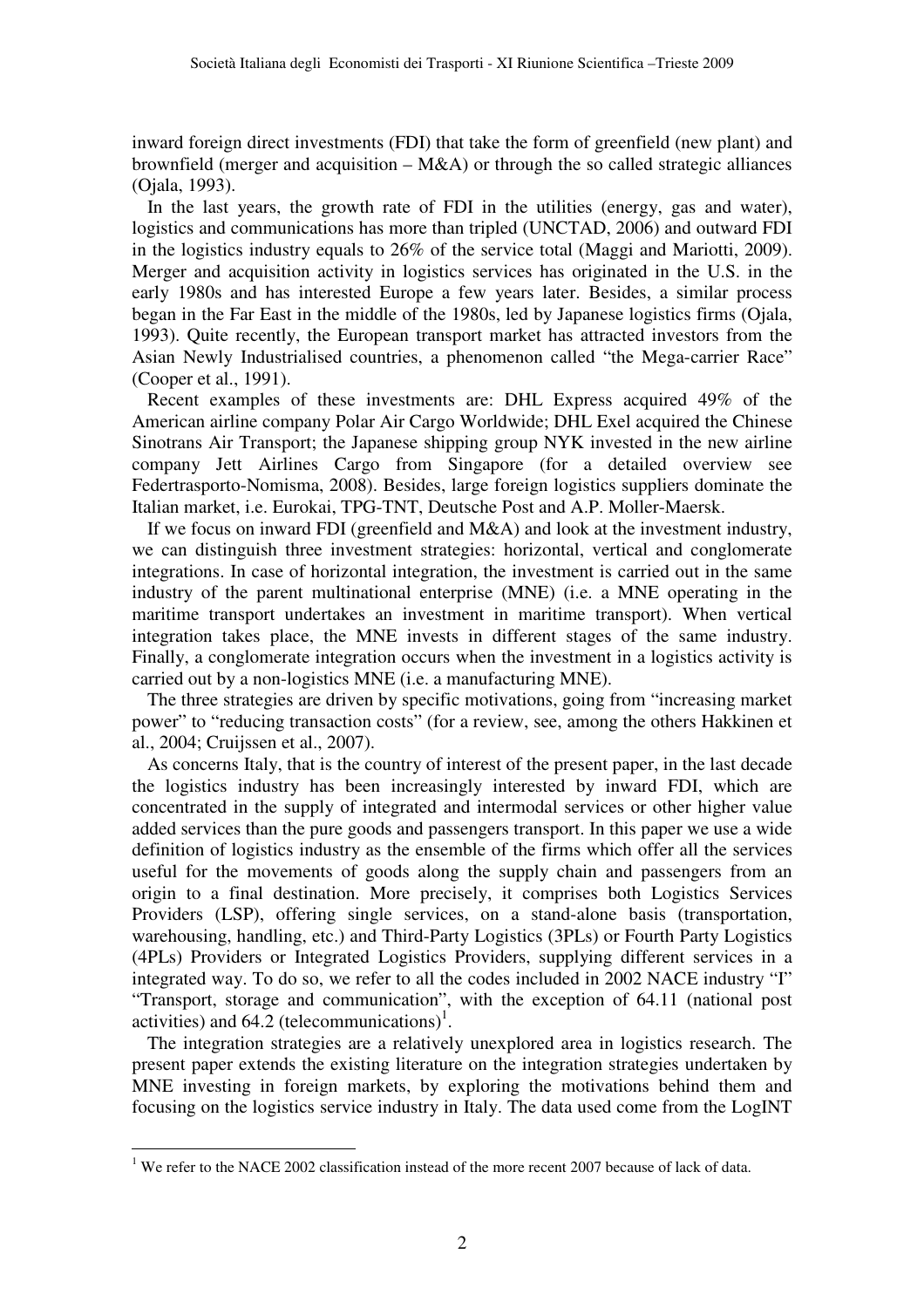database, developed by the Laboratory of Economics, Logistics and Territory of DiAP-Politecnico di Milano, and covers the period 2000 – 2008. Additional qualitative data about the motivations behind the integrations strategies, undertaken by the foreign logistics MNE, have been collected in the logistics magazines and the companies' web sites.

The paper is structured into five sections. The introduction is followed by a literature review on the entry modes, the integration strategies, and the motivations behind them. Besides, the research hypotheses to be empirically tested are presented. A description of inward logistics FDI in Italy (number, sub-industry, origin and destination areas) is presented in section three. Section four focuses on the integration strategies concerning the Italian logistics industry, analysing them by sub-industry and area of origin and destination and identifying the feasible motivations driving them. Conclusions and further research questions conclude the paper.

## **2. Literature review**

# *2.1 Entry modes and integration strategies*

The choice of entry mode is an important part of a firm's foreign investment strategy (Agarwal and Ramaswami, 1992). Firms are not only concerned about which foreign markets to enter, and which activities to perform in those markets, but how to enter: whether by export, licensing and FDI (Chang and Rosenzweig, 2001).

There are two main strands of literature analysing firms' entry modes (for a detailed overview see Wei et al., 2004): the first discusses the choice between broad international market entry modes such as trade, licensing and FDI (Buckley and Casson, 1976; Dunning, 1988; Agarwal and Ramaswami, 1992; Kim and Hwang, 1992); the second focuses on the choice of undertaking a FDI and specifically choosing between greenfield and brownfield investments (e.g. Chang and Rosenzweig; 2001; Girma, 2002).

The interest of the present paper is limited to the FDI entry mode, defined as investment involving ownership, and confers effective management control. Other internationalisation forms, i.e. exporting, licensing and non-equity alliances, do not constitute FDI and, therefore, are beyond the scope of this study. Specifically, we focus on two entry modes: greenfield investments and brownfield investments (M&A). Greenfield investment concerns full ownership and consists of opening up of a new plant, while brownfield investment, that is M&A, denotes the purchase of a controlling interest in a local firm. In particular, a merger consists in a mutual agreement of the management of two or more companies to form a new joint legal entity through the exchange of shares or other funds. An acquisition takes place when the management of one company makes a direct offer to the shareholders of another company to acquire controlling interest of this firm (Wall and Bronwen, 2001).

Three strands of literature focus on the typologies of FDI according to the investment industry: the business and administration economic literature<sup>2</sup> (see among the others Ojala, 1993; Chang and Rosenzwei, 2001; Hakkinen et al., 2004), the international

<sup>&</sup>lt;sup>2</sup> The studies belonging to the strategic management literature focus on the acquisition "relatedness", which refers to the degree of correspondence between an acquirer and its target (see, among the others, Haleblian and Finkelstein, 1999).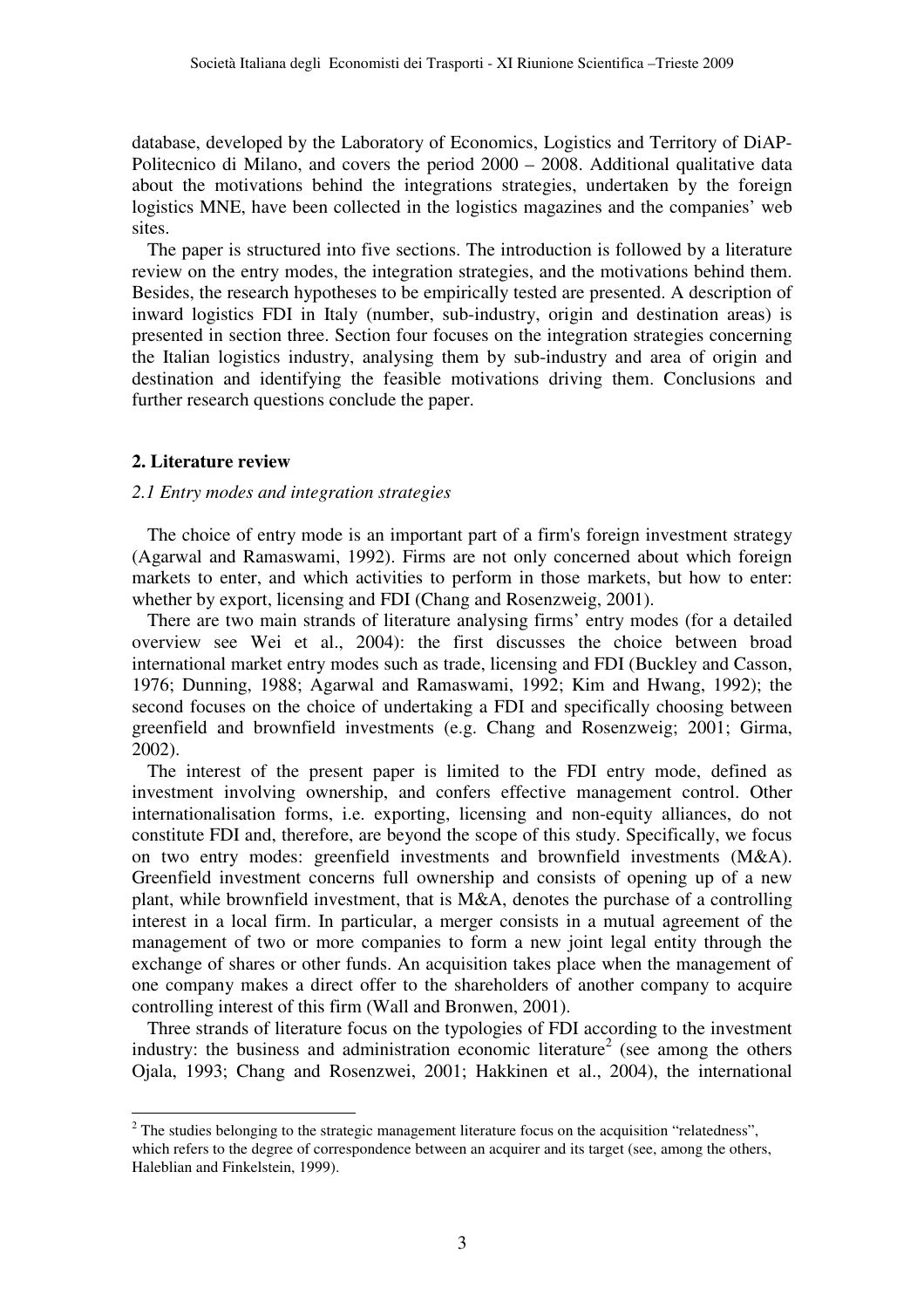economic literature (see among the others, Buckley and Casson, 1976; Dunning, 1988; Agarwal and Ramaswami, 1992; Barba Navaretti and Venables, 2004; Hjizen et al., 2006) and the transportation economic literature (see Carbone and Stone, 2005; Dörrenbächer, 2003; Federtrasporto-Nomisma, 2006, 2007, 2008, 2009; Shepperd and Seidman, 2001; Fan et al., 2001; Oum et al., 2002; Cruijssen et al., 2007; Van de Voorde and Vanelslander, 2009). These studies mainly refer to the M&A operations classifying them into: (i) horizontal M&A; (ii) non-horizontal M&A, which comprises vertical M&A and conglomerate M&A.

In horizontal M&A, both companies operate in the same industry and on the same industry level. Vertical M&A involve firms that operate in different stages of the same industry. Instead, firms in conglomerate M&A do not operate in the same business industry at all (Table 1). According to a narrower definition, proposed by Hijzen *et al.* (2008), horizontal M&A concerns the activity taking place within the same 4-digit US SIC industry. It is thereby assumed that 4-digit industries represent homogenous groupings of firms. As the authors stress, however, this classification may in some cases be too restrictive; specifically, some transactions across 4 digit industries may still involve horizontal mergers, in particular when multi-product firms are prevalent. This could only be addressed adequately if data were available on all products produced by a firm.

The literature on integration strategies in logistics is still in its infancy and mainly refers to horizontal M&A (see Shepperd and Seidman, 2001; Van de Voorde and Vanelslander, 2009 for maritime shipping; Fan et al., 2001 and Oum et al., 2002 for the airline industry; Cruijssen et al., 2007 for 3PLs).

| <b>Typology</b> | <b>Description</b>                                         |
|-----------------|------------------------------------------------------------|
| Horizontal      | Both companies operate in the same industry                |
| Vertical        | The firms operate in different stages of the same industry |
| Conglomerate    | The companies operate in different industries              |

**Table 1:** Integration strategies.

### *2.2 Motivations*

The literature extensively studies the motives behind the choice to undertake a foreign direct investment, while less attention has been placed on the determinants for horizontal, vertical and conglomerate integrations.

The literature stresses that acquisitions offer the fastest means of building a sizable presence in a foreign market, yet they are fraught with risks of overpayment, inability to fully assess the value of acquired assets, and post-acquisition challenges including cross-cultural integration. Greenfield investments offer the greatest control over the local affiliate, yet often require the longest time to establish, and the greatest contribution of know-how (Chang and Rosenzweig, 2001).

From the knowledge-based perspective, greenfield investment may be the most efficient entry mode when a firm transfers knowledge from home country to foreign affiliate Chang and Rosenzweig, 2001). Acquisition may be preferred when the firm enters a foreign country in order to tap local skills and resources.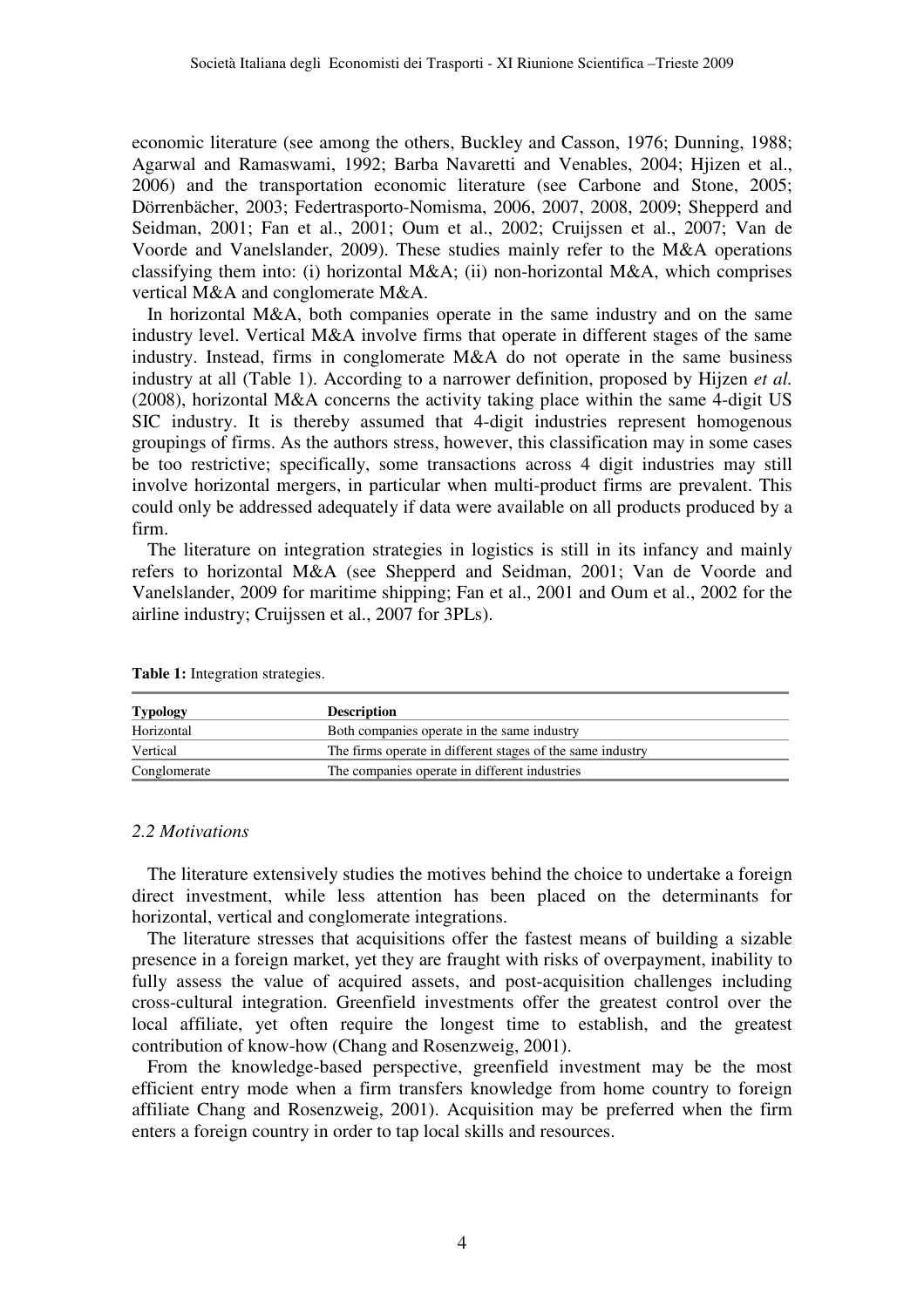Referring to the business and administration economic literature, the international economic literature and the transportation economic literature, we can summarised the main motivations, driving horizontal, vertical and conglomerate integrations, as follows (see among the others, Ojala, 1993; Veugelers, 2002; Hakkinen et al., 2004; Barba Navaretti and Venables, 2004; Hjizen et al., 2006; Cruijssen et al., 2007):

Competitive considerations

1a) Increasing market or political power

1b) Defending market share

Efficiency considerations

2a) Scale economies

2b) Scope economies

2c) Elimination of transaction costs

Other considerations

3a) Regulation

3b) Access to technologies.

As concerns competitive considerations, firms can undertake greenfield or M&A to increase their market or political power or to acquire new markets (1a). Especially in horizontal integrations, the desire to achieve or strengthen monopoly power seems to have played a prominent role (Table 2). New market access is mostly achieved through M&A, which, in comparison to greenfield investments, allow the firm to gain a quicker access.

Similarity the horizontal integrations can be motivated by a defensive strategy (1b) which may consists in: (i) preventing being taken-over; (ii) preventing the target from being taken over by others; (iii) avoiding other merged entities in the industry from becoming too strong (Gorton *et al.*, 1998). Referring to the logistics sector, that is the goal of the present paper, we can state that the competitive considerations play a crucial role within the horizontal strategies and a relevant role in the vertical ones (Table 2).

Next to competitive considerations, firms opt for FDI in search of efficiency gains, i.e.:

(2a) Economies of scale: firms can enjoy lower average costs when operating at a combined size that is larger than when operating separately. These cost economies arise typically from sharing common inputs and spreading fixed costs over a larger output. Economies of scale in production are the most obvious motivation and are more likely to be achieved following horizontal integrations (Table 2). In a logistics context, horizontal integration increases the company's productivity for core activities (e.g. optimise vehicle capacity utilization, reduce empty mileage, better usage of storage facilities, etc.); it reduces the costs of non-core activities (e.g. organizing safety trainings, joint fuel facilities, etc.); and it cuts purchasing, marketing and R&D costs (e.g. vehicles, onboard computers, fuel, etc.) (Cruijssen *et al.*, 2007; Van de Voorde and Vanelslander, 2009).

(2b) Economies of scope: the combination of complementary skills can result in a more efficient way of producing. Economies of scope arise whenever the total cost of producing two different goods or services jointly is lower than producing each of the goods separately (vertical integrations). Within a logistics context, investing MNE can specialize while at the same time broadening their services through vertical integrations (Table 2); they can offer better quality of service at lower costs (e.g. in terms of speed,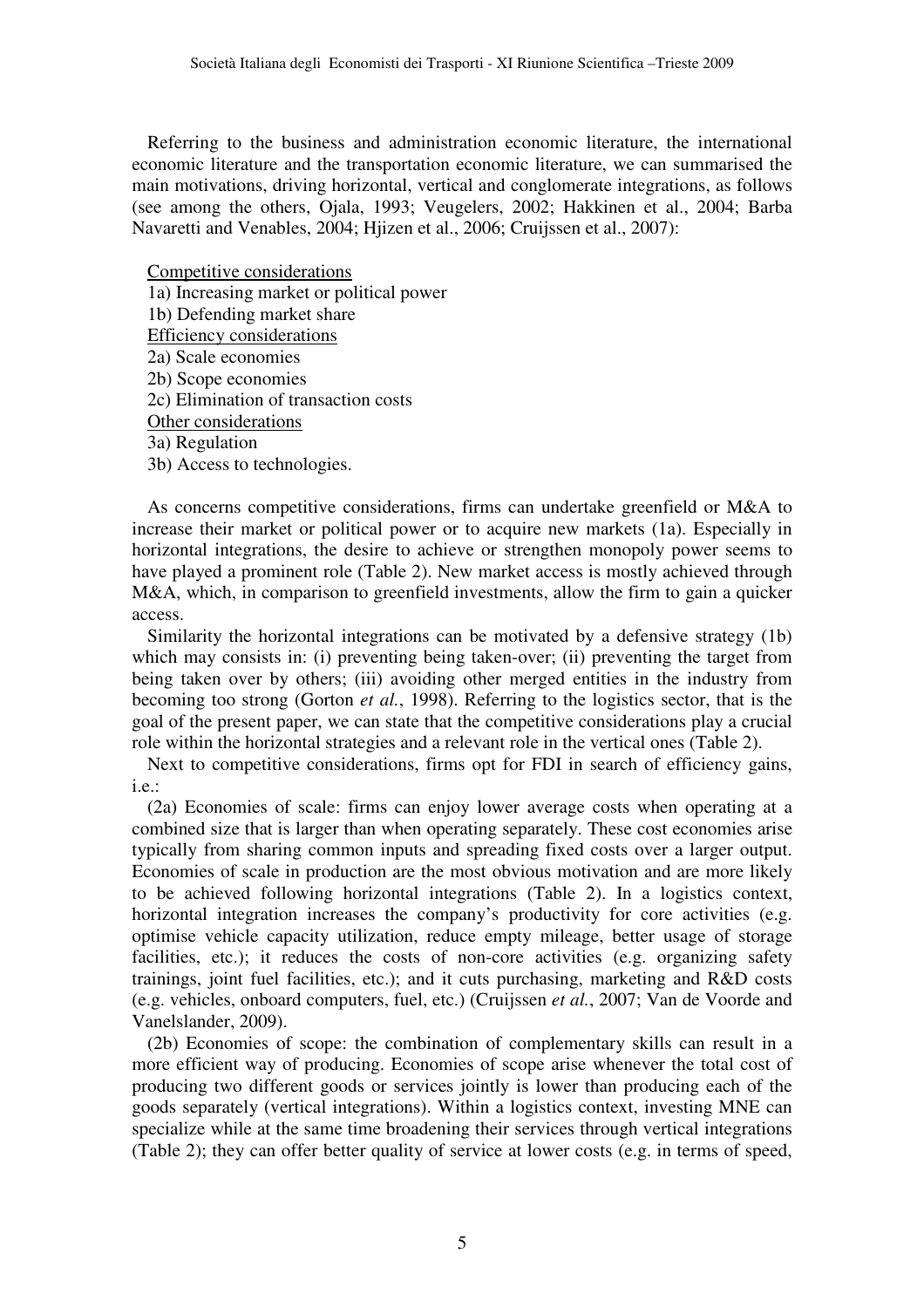frequency of deliveries, geographical coverage, reliability of delivery times etc.) (Carbone and Stone, 2005; Cruijssen *et al.*, 2007).

(2c) Elimination of transaction costs<sup>3</sup>: an investment that involves vertical integration may reduce costs by replacing market transactions between firms, by planning and coordination among firms (Goldman and Gorton, 2000 - Table 2). In case of M&A, the merged firm will have access to better information at lower costs, since it is easier to monitor activity within a firm than to obtain information about the activities of a separate firm. The transaction costs' reduction results from small number bargaining, enhancing the competitive position or market power of the partners, and meeting the partner's request for organizational knowledge and learning (Kogut, 1988). In the logistics case, it can also be relevant within the conglomerate integration, when the investment is made by a manufacturing firm in order to cut the transaction costs with its logistics suppliers.

Firms decide to undertake FDI for other considerations, too, such as regulation (3a) and access to technologies (3b).

(3a) Because of regulatory reasons, firms may have an incentive to merge even if there is no fundamental economic efficiency involved. A change in the regulatory rules of an industry in a country, such as the liberalisation of a market previous regulated by a public monopoly, can attract MNE from other countries. Tax savings could result when a loss-making firm merges with a profitable one. Furthermore, the regulated firms might want to diversify into an unregulated market in order to shift profits from the regulated market into the unregulated one (Veugelers, 2002). We expect regulation to be relevant in the horizontal and vertical integration strategies, undertaken in those sub-industries, which have experienced in the last decade a liberalisation process (Table 2).

(3b) As concerns access to technologies, a firm looking to increase its scope of operations into new markets, characterised by advanced technologies, considers internal growth versus external growth through M&A. In this perspective, M&A in comparison to internal growth offers the advantage to the firm of providing a quick access to new technologies using proven know-how, rather than to set up 'ex-novo' new activities (greenfield) or do own R&D. As concerns the logistics industry, it is well known that the vast majority of logistics firms are small and medium sized enterprises (SME), which, by definition, tend to lag behind in implementation of information and communication technology (ICT) systems (Gunasekaran and Ngai, 2004). The study carried out by Cruijssen *et al.* (2007) shows that ICT is mainly an issue for horizontal integrations of a medium intensity. Low intensity initiatives often do not require specific ICT investments and high intensity initiatives generate sufficient revenue to pay back the required ICT investments. Therefore, we can state that access to technologies is one of the main motives driving horizontal logistics integrations, but it can be also relevant in the other two strategies (Table 2).

The concise description of the motives behind the integration strategies has showed that each integration often combines multiple motives. By focusing on the logistics sector, we can draw the following hypotheses concerning the relationship between integration strategies and motives (Table 2).

 $\overline{a}$ 

 $3$  There is an extensive literature on transaction costs' reduction due to FDI (see, among the others, Hennart, 1982; Anderson and Gatignon, 1986).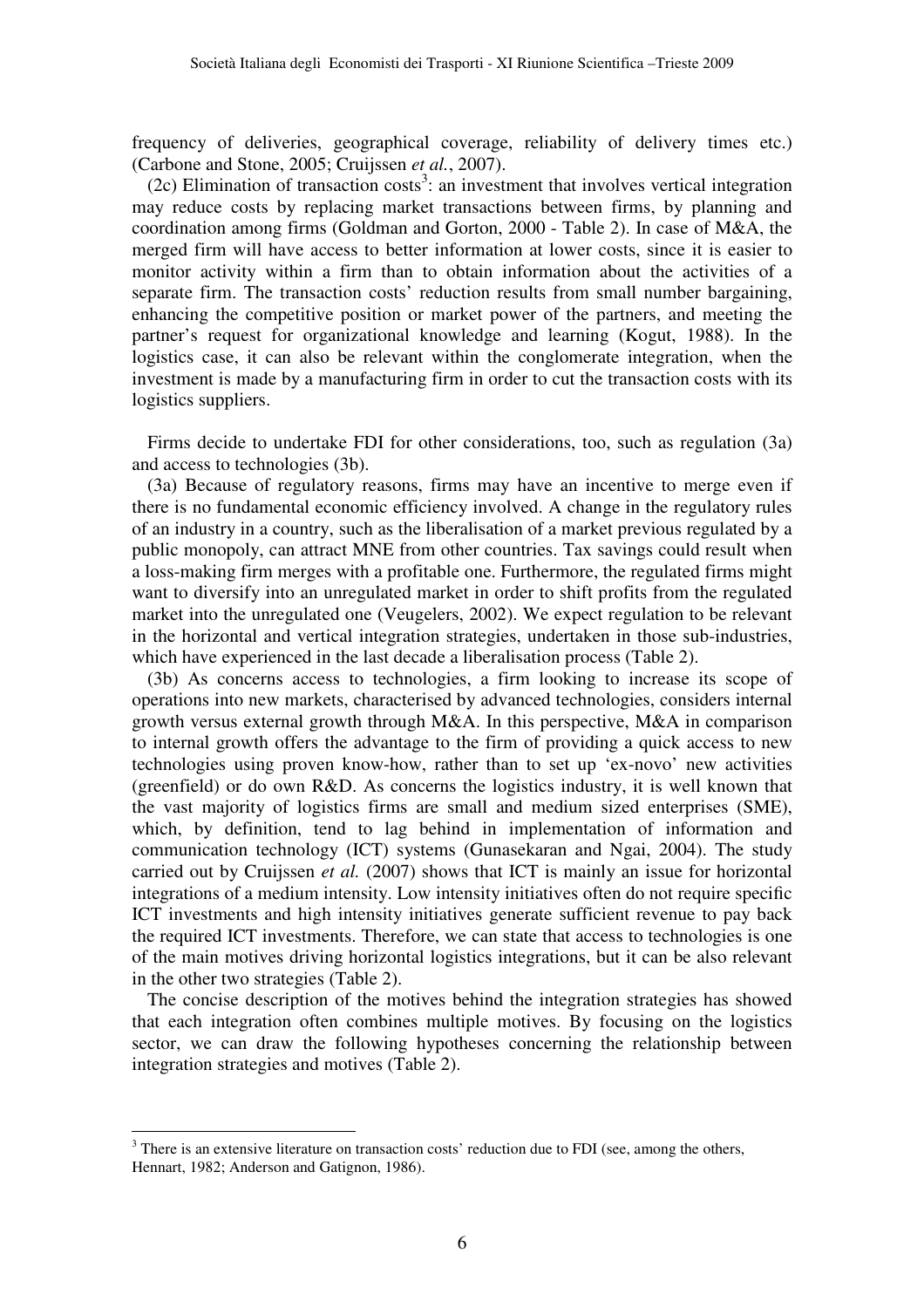| <b>Motivation</b>                        | <b>Integration strategies</b> |          |              |  |  |  |
|------------------------------------------|-------------------------------|----------|--------------|--|--|--|
|                                          | Horizontal                    | Vertical | Conglomerate |  |  |  |
| Competitive considerations               |                               |          |              |  |  |  |
| 1a) Increasing market or political power | ***                           | $**$     | *            |  |  |  |
| 1b) Defending market share               | ***                           | $**$     | $\ast$       |  |  |  |
| Efficiency considerations                |                               |          |              |  |  |  |
| 2a) Economies of scale                   | ***                           | $\ast$   | $\ast$       |  |  |  |
| 2b) Economies of scope                   | *                             | ***      | $\ast$       |  |  |  |
| 2c) Elimination of transaction costs     | *                             | ***      | $***$        |  |  |  |
| Other considerations                     |                               |          |              |  |  |  |
| 3a) Regulation                           | $***$                         | $**$     | $\ast$       |  |  |  |
| 3b) Access to technologies               | ***                           | $**$     | $***$        |  |  |  |

**Table 2:** Hypotheses to be tested

Note: \* not relevant; \*\* relevant; \*\*\* extremely relevant.

## **3. Inward logistics FDI in Italy**

The structural patterns of the Italian logistics industry and, specifically, the significant pulverization of the firms, have attracted international global players, which mainly supply integrated and high value added services. In Italy, SME predominate the scenario and this structural pattern does not foster the development of know how, human and financing resources. Besides, SME do not develop the specific necessary innovations to offer a multifaceted range of services, able to satisfy the customers' demand. Moreover, the large foreign investing firms, characterised by a logistics network diffused on the territory, are able to supply the increasing demand of the Italian manufacturing firms, which operate in the global market. Foreign MNE, therefore, through an increasing number of M&A and greenfield investments, own significant market shares.

In 2008, the LogINT database<sup>4</sup> accounts 442 inward logistics FDI, which have been undertaken by 274 foreign MNE (Boscacci *et al.*, 2009; Maggi and Mariotti, 2009). The 62% of investments concerns the opening up of a new branch (greenfield investments), while the remaining 38% consists in mergers and acquisitions.

About 70% of the investments belong to the 63 NACE sub-industry ("supporting and auxiliary transport activities of travel agencies") and 64.12 NACE sector (couriers); of those, 34% concerns forwarding activities (NACE 63.40.1 code), 19% regards integrated logistics and intermodal transport (NACE  $63.40.2 \text{ code}^5$ ),  $16\%$  other supporting activities (NACE 63.2 code), where all the firms managing transport infrastructure (e.g. maritime terminals, intermodal centres, airports, etc.) are part of, 13% cargo handling and storage (NACE 63.1 code), 12% travel agencies and tour operators (NACE 63.3 code) and, finally, 7% couriers (Fig. 1). Instead, the investments

 4 The LogINT database, developed by the Laboratory of Economics, Logistics and Territory of DiAP-Politecnico di Milano, with the collaboration of the University of Molise, is updated every year and collects data on inward and outward FDI in the logistics industry since 2000. The sources of the database are numerous: Reprint databank of the Italian FDI (developed by the Department of Management and Engineering of the Politecnico di Milano and sponsored by the Italian Trade Institute – ICE), newspaper and magazines on the logistics industry, direct interviews to logistics MNE, etc.

<sup>&</sup>lt;sup>5</sup> Actually, the NACE 63.40.2 code is called "other supporting and auxiliary transport services", but it comprises a large number of firms offering integrated services and intermodal transport which doesn't find alternative location in other specific voices of the NACE classification.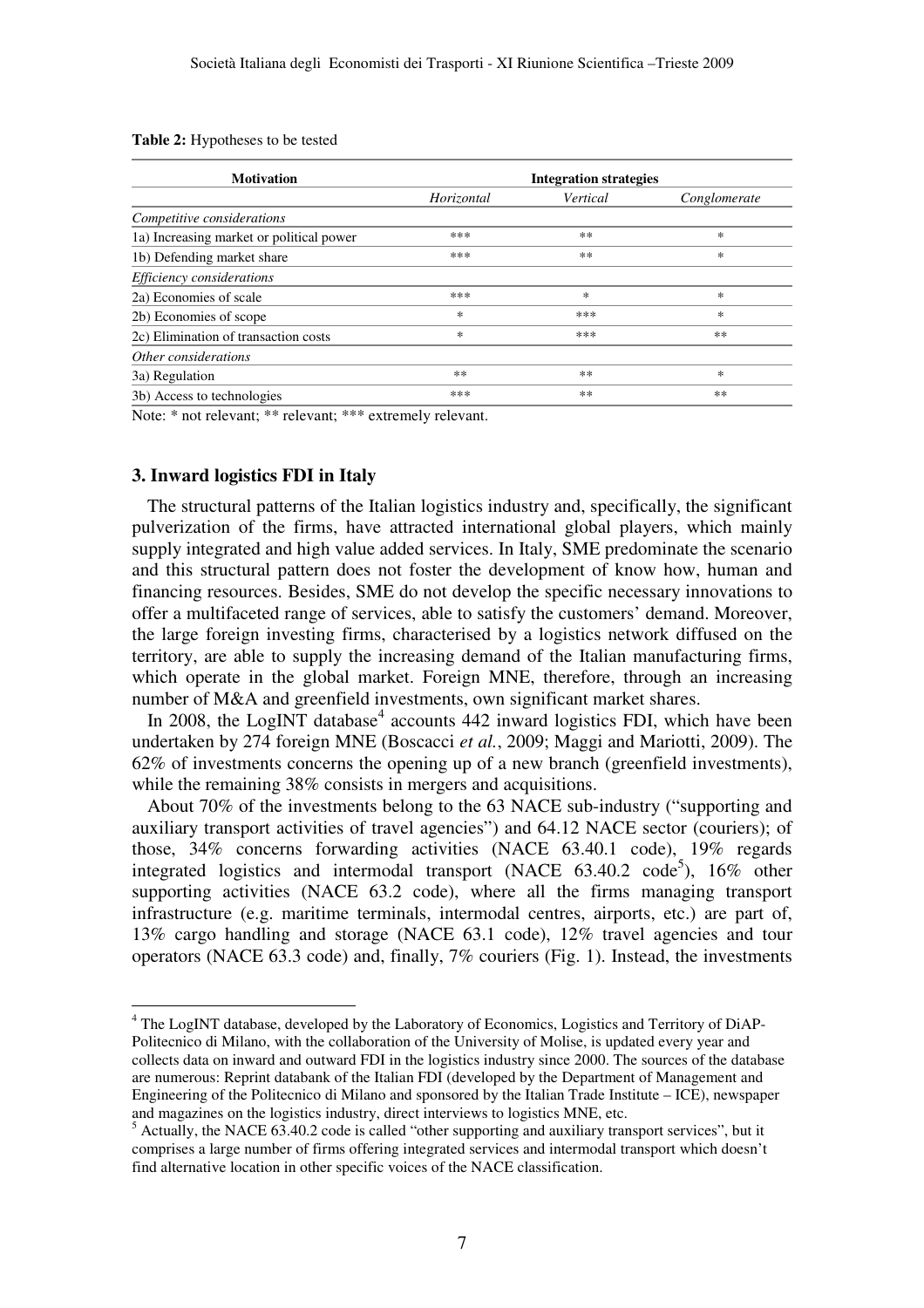in transportation gain the remaining 31%: land transport predominates (17%), air transport  $(6.5\%)$ , sea transport  $(4.5\%)$  and rail transport  $(3\%)$  follow.



**Fig. 1**: Inward Logistics FDI in Italy, by investment sub-industry

Source: our elaborations on LogINT database, LabELT, 2009

As concerns origin and destination areas, the patterns of inward logistics FDI confirm those of the manufacturing industry (Maggi and Mariotti, 2009). Italy attracts FDI mainly from western Europe (71%), North America (11.8%), Asia (8.8%) and Middle East (2.3%). The MNE investing in Italy mainly belong to industrialised countries like Germany (19%), France (12%), UK (10%), USA (10%) and the Netherlands (7%).

Foreign FDI are mainly located in the north west (56.1%), "core" of the Italian logistics; follow the centre (19%) and the north east (17.4%). South and Islands register the 7.5% of the total. In particular, Lombardy region, in the north west, attracts 40% of the investments and is followed by Lazio (12%), Liguria (10%), Veneto (7%), Emilia Romagna (7%) and Piedmont (6%). Among the southern regions, we find Campania (3%) and Calabria (1%). This trend confirms that the logistics industry is strongly demand driven, i.e. it is settled where the manufacturing customers are located.

## **4. Integration strategies of inward logistics FDI in Italy**

*4.1Integration strategies by investment industries* 

 $\overline{a}$ 

Referring to the literature review, the Italian FDI undertaken by the 274 logistics MNE have been classified into the three categories above described (Table 1): (i) horizontal strategy, when the investment has been made in the same logistics subindustry of the parent company; (ii) vertical strategy, when the investment concerns a different logistics sub-industry; (iii) conglomerate strategy, when the MNE comes from an industry totally different than the logistics one. The industrial classification refers to the 2002 NACE codes<sup>6</sup> and to the information on the supplied services, provided by the

<sup>&</sup>lt;sup>6</sup> The vertical investments have been distinguished by the horizontal ones, using the 6-digit 2002 NACE classification of the economic activities. According to Hijzen *et al.* (2008), the investments which take place within the 4-digit industry have been classified as horizontal FDI, while the investments across 4 digit industries have been classified as vertical. Nevertheless, the investments of the bigger 3PLs or 4PLs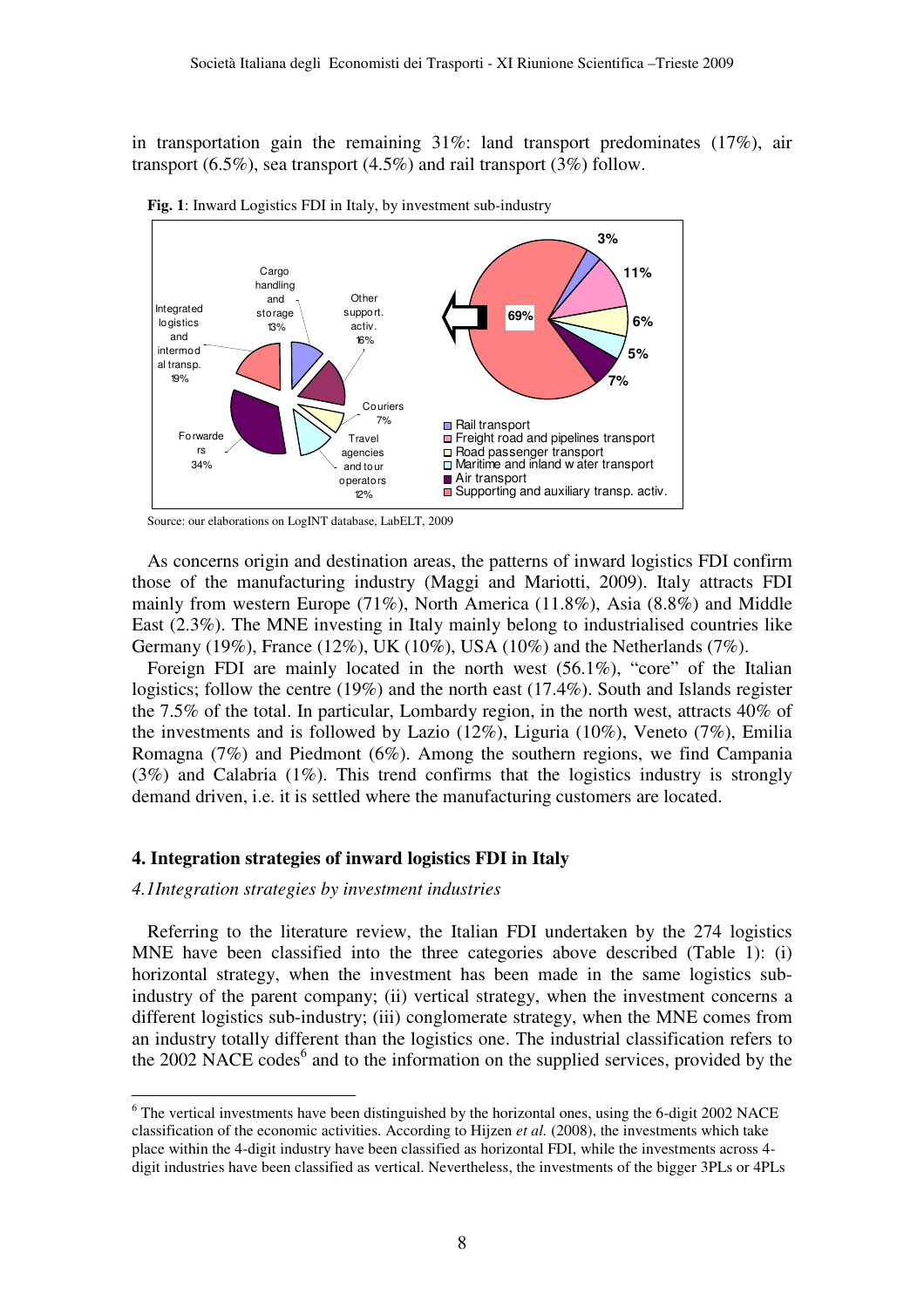web-sites of the foreign MNE and their Italian affiliates, or by the specialised logistics newspapers and magazines.

Reflecting a global trend (Federtrasporto-Nomisma, 2008), the FDI are mainly of horizontal type (60%), while conglomerate and vertical strategies move respectively the 25% and the 15% of the investments (Fig. 2). This means, as Carbone and Stone (2005) argue, that the increasing global competition has forced the logistics operators to concentrate in their core business, consolidating their market position.



**Fig. 2**: Distribution of the different integration typologies in logistics industry

 $\overline{a}$ 

The horizontal integration is the most favourite strategy by the transport sub-industry (102 investments, i.e. 73% of the total FDI in transport activities), particularly by the road passenger transport firms (100% of the total FDI per sub-industry) and by the sea and air transport firms (respectively, 84% and 83% of the total FDI per sub-industry). Also the 95% of the total FDI made by couriers is horizontal (Fig. 3).

The integration strategies are driven by several motivations, as described in section 2.2. As concerns the road passenger transport, the liberalisation process of the Italian industry and the consequent international calls for tender of urban or inter-urban transport services' supply, published by different Italian municipalities, have attracted some European foreign MNE. In particular, the English big operator Arriva International PLC has undertaken different acquisitions of Italian firms, mainly located in the North (especially, Lombardy, Piedmont and Friuli-Venezia Giulia). Arriva is the first multinational company in terms of number of FDI on the total inward investments in the Italian logistics industry (5% on the total Italian FDI and 22% of the Italian investments made by the first ten global players<sup>7</sup> - Maggi and Mariotti, 2009). In this sector, the main motivation driving integrations is the aim to reinforce the market power in the European Countries, taking advantage from the change of the regulation in specific country such as Italy. The efficiency considerations do not hold for this industry, because the production of the services is local based (i.e., it is impossible to

Source: our elaborations on LogINT database, LabELT, 2009

providers have been considered as horizontal, because these firms are multiproduct, i.e. they offer a large number of different services both in their country of origin and in the countries of FDI destination.

<sup>&</sup>lt;sup>7</sup> The first ten global players are: Arriva International, Apollo Global Management, Eurokai, TNT, 3I Group, Deutsche Bahn, Deutsche Post, Interprogramme Holding, A.P. Moller – Maersk, Kuwait Petroleum (for a review, see Maggi and Mariotti, 2009).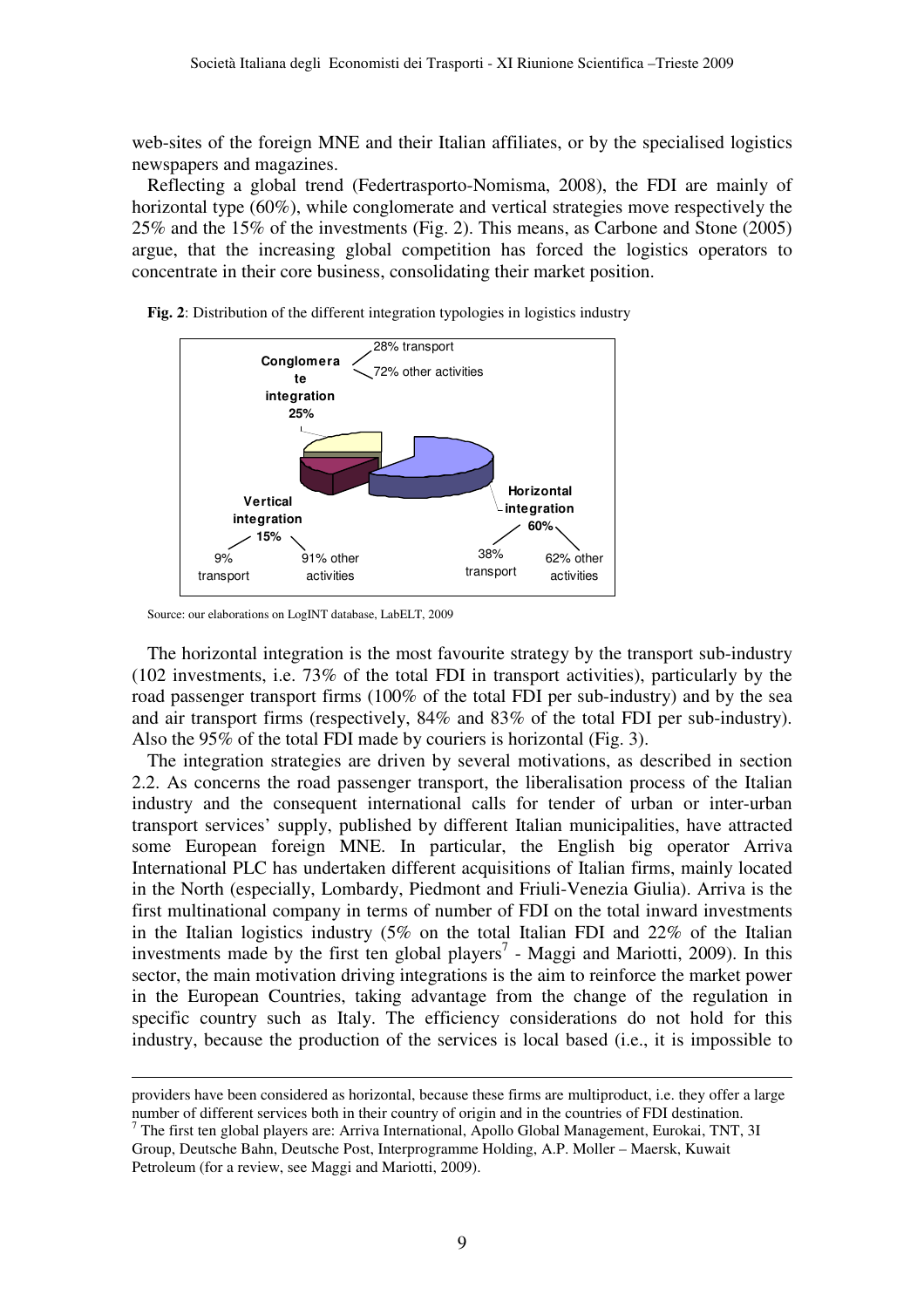use the same buses or infrastructure both in the London public transport and in the Milan urban area).

Similarly, within the boundaries set by the antitrust legislation, the liberalisation of the postal activities has caused an increasing concentration process of the couriers in a small number of operators, pushed by competitive and efficiency considerations: the two bigger ones in Europe – the Dutch TNT Post Group (TPG) and the German Deutsche Post – have penetrated the Italian market, realising respectively the 14% and the 6% of the first ten global players' total inward FDI. The European Post Offices have undertaken the most aggressive diversification strategies, in order to increase their geographic coverage, develop efficient IT systems and achieve high brand awareness (Carbone and Stone, 2005) and to defend their market share from the American couriers such as UPS and Federal Express.

As concerns the horizontal investments in the maritime $^8$  and airline industries, they also reflect the growing concentration process, which in the last decades has characterised the global market, allowing the participating firms to reap benefits of scale, competitive advantages (Shepperd and Seidman, 2001; Fan et al., 2001; Oum et al., 2002) and a sufficient size to cope with the high investments in physical and ICT infrastructure to operate efficiently (Carbone and Stone, 2005). In fact, in these subindustries the rate of fixed costs over the total is particularly high.



**Fig. 3:** Type of integrations in the different logistics sub-industries (% over total sub-industry FDI)

Source: our elaborations on LogINT database, LabELT, 2009

 $\overline{a}$ 

Moreover, in the transport and couriers sub-industries, it is possible to identify another key driver of horizontal integration: the creation of efficient transport chains able to control the main traffic flows and guarantee a wider geographic coverage (Carbone and Stone, 2005; Van de Voorde and Vanelslander, 2009).

<sup>&</sup>lt;sup>8</sup> According to LogINT, the two bigger maritime companies, in terms of number of inward FDI over the total, are the German Eurokai KG and the Danish A.P. Moller – Maersk.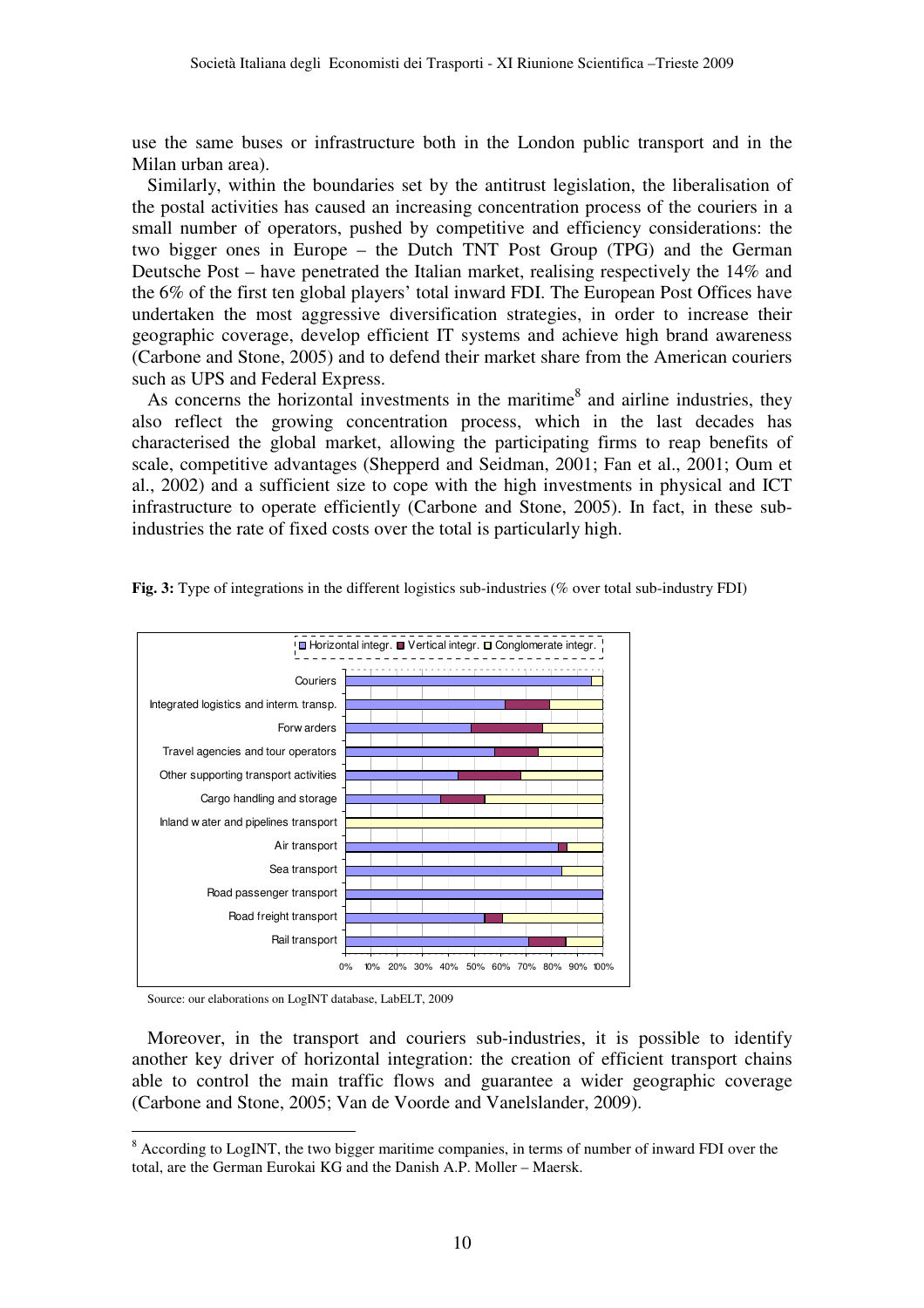The analysis referring to the horizontal integration allows to partially confirm the hypotheses described in section 2.2: the competitive considerations and the research of scale economies are extremely relevant motivations for all the sub-industries (three stars in Table 4), with one exception: the "efficiency considerations", which do not hold for companies investing in the urban public transport (one star in Table 4). Regulation seems to be also extremely relevant in different sectors, such as road passenger transport and postal office. Besides, no information permit to test the "access to technologies" motivation.

As concerns vertical integrations, almost all investments (91%) refer to the 63 NACE sub-industry ("supporting and auxiliary transport activities of travel agencies") (Fig. 2), particularly the forwarders  $(41\% - Fig. 3)$ ; they have been undertaken mainly by maritime MNE (44%) and railways investors (13%).

The vertical integration allows the investing firms to diversify their product, extending the number of supplied services through three different ways: (a) by completing the transport chain, in order to offer door-to-door links to the clients; (b) by integrating different logistics services along the supply chain; (c) by supplying auxiliary and complementary activities with respect to the core service.

Only few cases of integration refer to the first type (a), i.e. within two firms of different transport sub-industries. A significant example is given by the investments of Eurokai in Sogemar and Hannibal<sup>9</sup>, two companies offering intermodal (rail-road) transport. The main motivation can be found, from one hand, in cutting transaction cost as well as controlling the level of service along the entire transport chain (i.e. in terms of reliability and speed), from the other hand, in satisfying the growing customers' need to have a complete transport service from origin to destination. In this way, the transport providers reinforce or perhaps defend their market share and try to control the main traffic flows, reaching economies of scale and scope.

A vertical integration of the second type (b) takes place within firms of the 63 NACE sub-industry, for example offering storage activities, and firms of the transport subindustry. This integration type aims at supplying a complete range of logistics activities and providing new value-added services in an integrated package, along the supply chain (Notteboom, 2007). This is typically the strategy adopted by the MNE which aim at becoming integrated logistics service providers (3PLs or 4PLs), by acquiring specialist capabilities. The investments of this type are concentrated mainly in the cargo handling and storage sub-industry (NACE 63.1) or in the forwarding activities (NACE 63.40.1). Many operators, such as the forwarder Kuehne & Nagel or the courier Deutsche Post have evolved, by M&A, in integrated logistics providers. An increasing level of functional integration permit to cut many transaction costs and to response to manufacturing demand looking for global logistics package rather than single function (transport or storage) services, thus increasing market share.

The majority of the FDI belonging to vertical integrations has been made at the end of Nineties ad the beginning of 2000; in 2002 a downturn has began (Carbone and Stone, 2005). This is the reason why in the period of analysis of the present paper (2000-2008) the vertical investments only account for the 15% over the total.

The third category of the vertical integration (c) is more diversified. It includes: (c1) investments in the handling activities realised by airline or shipping companies or by terminal operators; (c2) FDI of the shipping companies in terminals; (c3) investments of

 $\overline{a}$ 

<sup>&</sup>lt;sup>9</sup> Specifically, Eurokai has the control of the Italian Group Contship Spa, Sogemar and Hannibal companies belong to.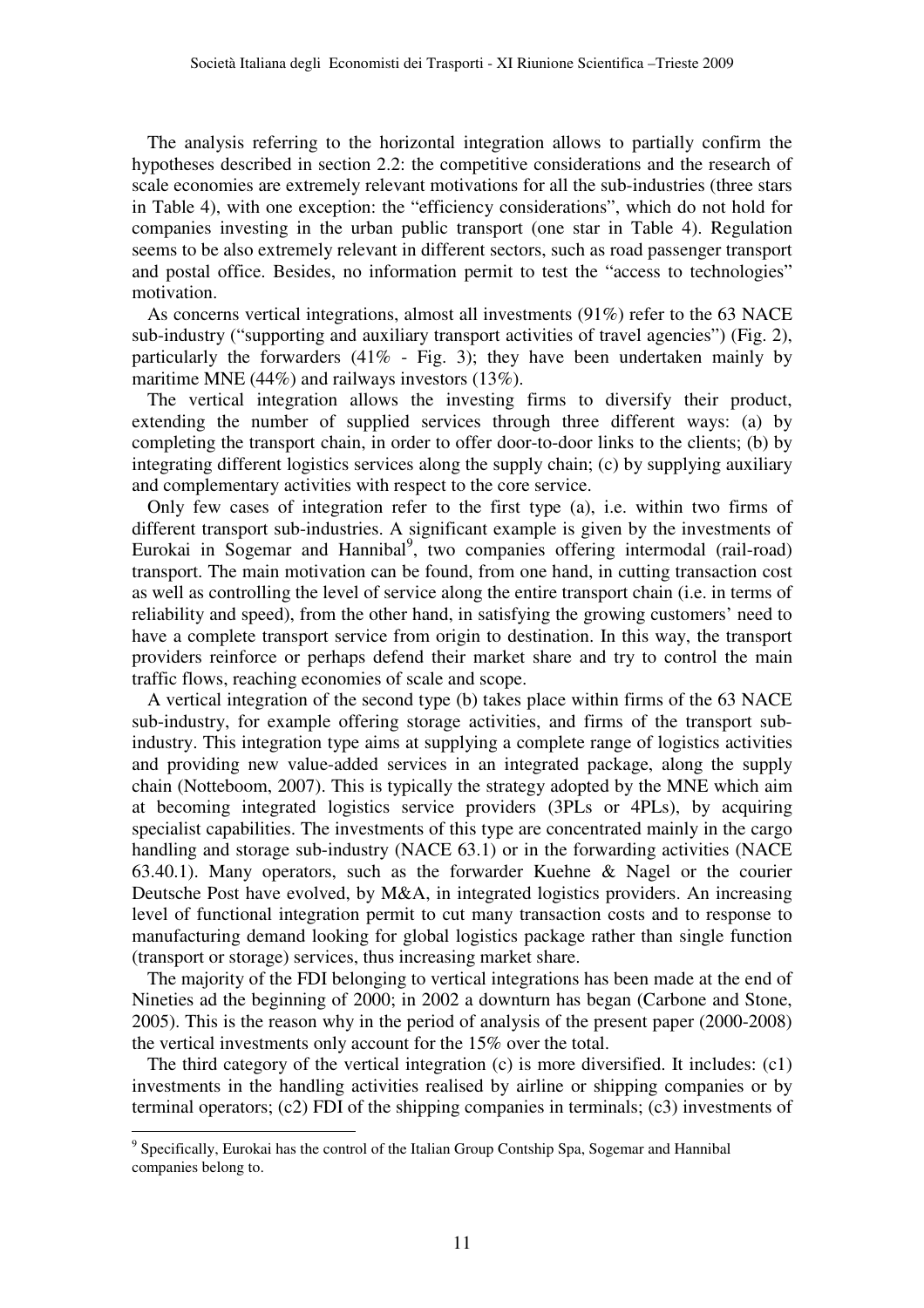single transport mode operators in specialised agencies (e.g., in sea or air transport). The first two investments typologies (c1, c2) are mainly motivated by the search of economies of scale and scope, but also by the transaction costs' reduction in the backward relations along the logistics supply chain. For example, due to the shortage of working capital, in the maritime chain several shipping companies have invested their capital in terminals (Van de Voorde and Vanelslander, 2009), dedicated to their own activity (e.g. Cosco Pacific) or to different operators' activities (multi-user terminals) in order to improve the utilisation rate (e.g. the above cited A.P. Moller – Maersk). Instead, the investments of the transport operators in agencies  $(c3)$  aim mainly at eliminating transaction costs, in the services' distribution (forward integration along the supply chain).

The analysis of the vertical integration strategies allow to test the majority of the hypotheses with the exception of "regulation" and "access to technologies" (Table 4). In particular, the three vertical integration's categories (a, b, c) are driven by the need to satisfy the customers' needs and so reinforce or defend the market share; therefore, we can assign three stars instead two to the competitive considerations. The diversification also allows to achieve economies of scope and remove transaction costs (the three stars in Table 2 are confirmed), but even scale economies can be reaped by controlling traffic flows along the logistics chain (they are indicated as relevant in Table 4).

The third integration strategy (conglomerate integration) in the last years is spreading both in Italy and in the global scenario. According to Federtrasporto-Nomisma (2008), the FDI undertaken by financial investors or firms belonging to other industries have grown 12.6% in 2005, 20.6% in 2006 and 23% in 2007. As table 3 clearly shows, the conglomerate investments are made firstly by financial and real estate intermediaries (43%), followed by the manufacturing industry (24%, i.e. 10% food and agriculture, 5.5% metal, machinery and electric goods, 4.5% transport equipment, 3% chemical products and 1% publishing), the extraction, production and distribution of petroleum, gas and other forms of energy (17%), wholesale and retail trade (7%), building industry (3%) and finally business services (6%). The investors of other industries concentrate their FDI (72%) in activities different from the pure transport, which offer higher value added services (e.g. forwarding activities  $-22\%$  -, cargo handling and storage  $-15\%$  -, other supporting transport activities  $-15\%$  - and integrated logistics and intermodal transport – 11%). Within the transport activities, freight road transport is preferred (17%).

The large investments carried out by the financial and real estate intermediaries indicate that logistics is considered as a profitable industry in terms of capital return; thus, the analysis suggests to add a third specific motivation within the category "other considerations" (last row in Table 4).

Several financial intermediate operators directly control big logistics groups; as a consequence, many of their investments should be considered vertical or horizontal. For example, the financial American Apollo Global Management has acquired the logistics branch of TNT, calling it Ceva Logistics. Ceva Logistics in 2007 has invested its capital in the international forwarder EGL and in 2008 has acquired Spedimacc, a technical courier, specialised in fragile and valuable goods' transport and handling, and Transitalia, operating in the publishing distribution. These two acquisitions have been undertaken to strengthen CEVA's presence in the country and, as concerns publishing distribution, to reach the 20% of the Italian market (Federtrasporto-Nomisma, 2009). If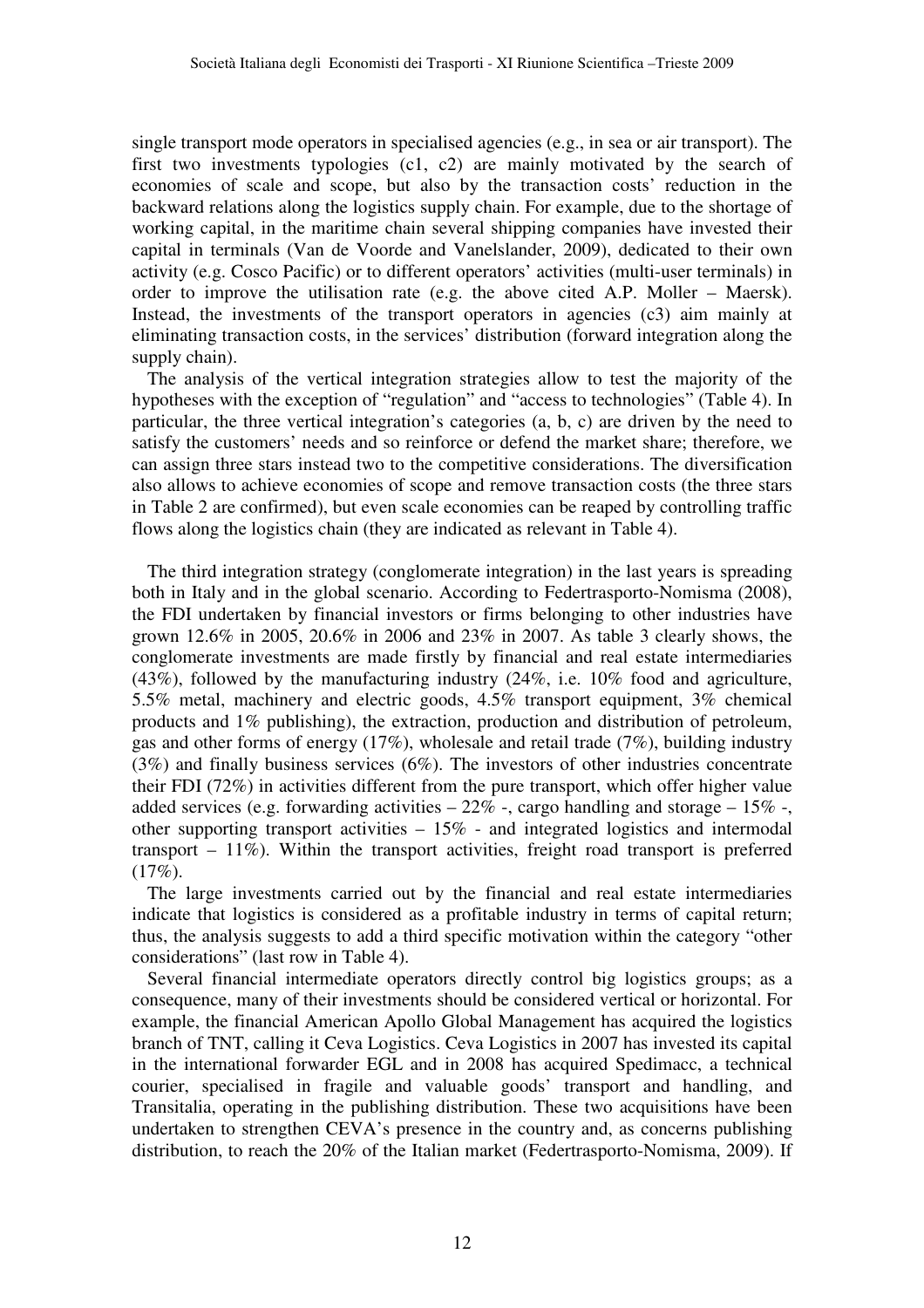we refer these three investments to the parent company itself (Apollo Global Management), they might be classified as conglomerate, but if we refer them to the secondary group (Ceva Logistics), they are vertical. In the present paper, we follow the standard classification adopted in the literature, therefore, we consider the two investments as conglomerate integrations.

Two other important global financial players, operating in the Italian logistics market, are: the English 3I Group PLC, which controls the Italian forwarder Saima Avandero and the Italian divisions of the Belgium ABX Logistics; and Interprogramme Holding of Luxembourg, which has acquired different air companies (e.g. Meridiana and Eurofly) and has a minority participation in the Florence Airport.

| Logistics sub-<br>industries                  | Financ.<br>& real<br>estate<br>interm. | Extrac.,<br>produc.,<br>distrib.<br>energy | Food &<br>agric.<br>Prod. | Other<br>manuf.<br>prod. | Wholesale,<br>retail &<br>construct. | <b>Business</b><br>services | <b>Total</b><br><b>CI</b> | $\%$ on<br>total<br>CI |
|-----------------------------------------------|----------------------------------------|--------------------------------------------|---------------------------|--------------------------|--------------------------------------|-----------------------------|---------------------------|------------------------|
| Rail transport                                | 1                                      |                                            |                           | 1                        |                                      |                             | $\overline{2}$            | 2%                     |
| Road freight transport                        | 8                                      | 5                                          | 2                         |                          | 3                                    |                             | 18                        | 17%                    |
| Sea transport                                 | 0                                      | 1                                          | 1                         |                          |                                      | 1                           | 3                         | 3%                     |
| Air transport                                 | 3                                      |                                            |                           | 1                        |                                      |                             | 4                         | $4\%$                  |
| Inland water and<br>pipelines transport       | 1                                      | $\overline{c}$                             | 1                         |                          |                                      |                             | $\overline{4}$            | $4\%$                  |
| Total transport activ.                        | 13                                     | 8                                          | 4                         | 2                        | $\mathfrak{Z}$                       | $\overline{I}$              | 31                        | 28%                    |
| Cargo handling and<br>storage                 | 3                                      | 6                                          | $\overline{2}$            | $\overline{c}$           | 1                                    | $\overline{c}$              | 16                        | 15%                    |
| Other supporting<br>transport activities      | 6                                      | $\overline{2}$                             | $\overline{c}$            | $\overline{c}$           | $\overline{2}$                       | $\overline{2}$              | 16                        | 15%                    |
| Travel agencies and<br>tour operators         | 4                                      |                                            |                           | 1                        | 3                                    | 1                           | 9                         | 8%                     |
| Forwarders                                    | 15                                     |                                            | 1                         | 6                        | 1                                    | 1                           | 24                        | 22%                    |
| Integrated logistics,<br>intermodal transport | 5                                      | $\overline{c}$                             | 2                         | $\overline{c}$           | 1                                    |                             | 12                        | 11%                    |
| Couriers                                      | 1                                      |                                            |                           |                          |                                      |                             | 1                         | $1\%$                  |
| Total other activ.                            | 34                                     | 10                                         | 7                         | 13                       | 8                                    | 6                           | 78                        | 72%                    |
| <b>Total logistics</b><br>industry            | 47                                     | 18                                         | 11                        | 15                       | 11                                   | 7                           | 109                       | 100%                   |
| % on total industry                           | 43%                                    | 17%                                        | 10%                       | 14%                      | 10%                                  | 6%                          | 100%                      |                        |

**Table 3:** Conglomerate integration by different sub-industries.

Source: our elaborations on LogINT database, LabELT, 2009.

As concerns the energy extraction, production and distribution industry, the bigger MNE operating in the Italian logistics industry is Kuwait Petroleum, which has invested in different freight road transport and cargo handling and storage firms, probably in order to better control the management of its products' flows, to reach scale benefits and to reduce transaction costs.

The investments in transport or other activities, undertaken by the manufacturing firms, are often the result of a spin-off of their internal logistics division, which is generally motivated by the search of scale economies, while maintaining, at the same time, the control on the logistics function. For example, the French PSA-Peugeot Citroen has created the operator GEFCO (Les Groupages Express de Franche Compté), specialised in the logistics activities for the automobile industry. The Swedish Electrolux controls Electrolux Logistics Italy SpA and other firms, which offer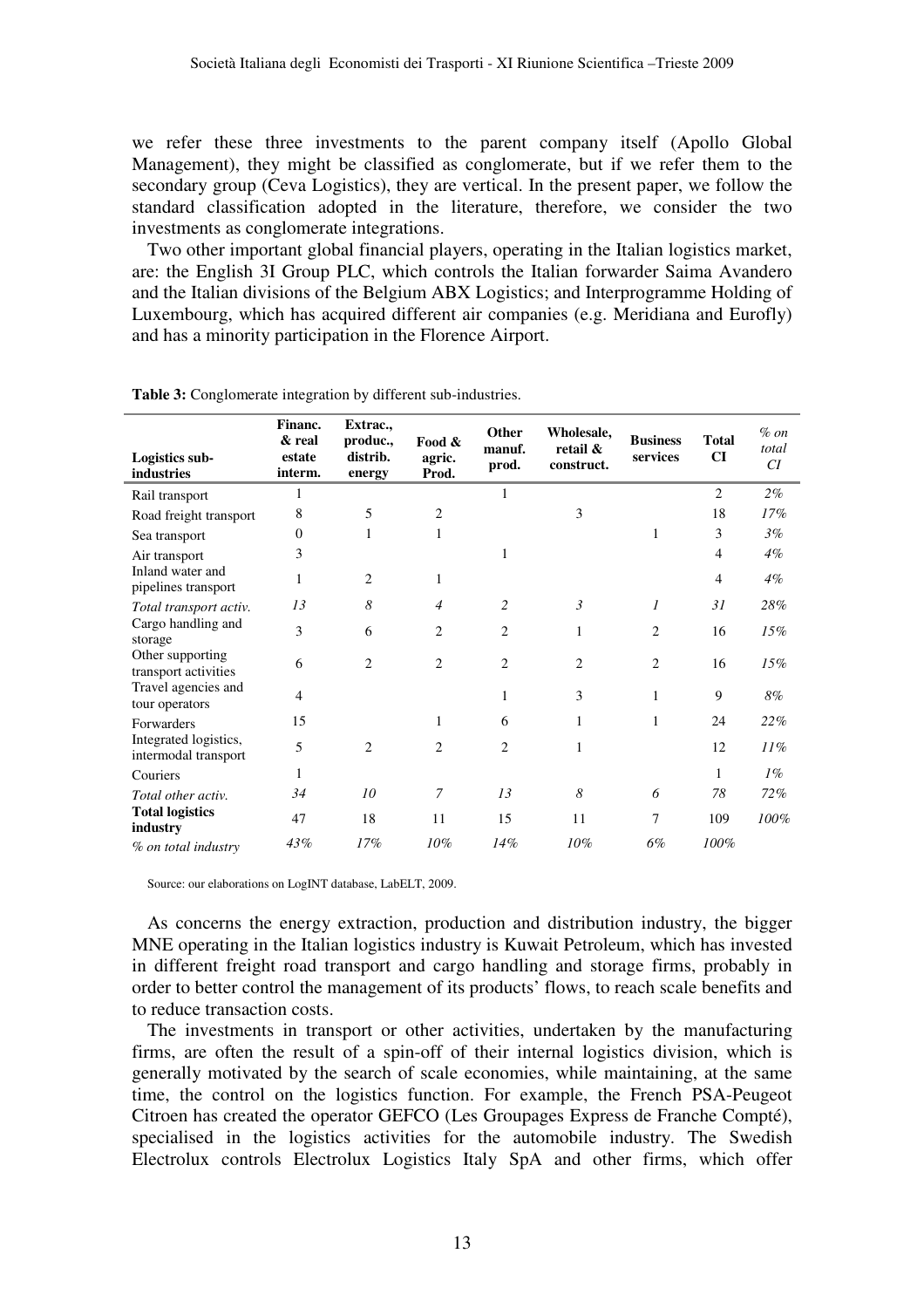forwarding and handling and storage activities; within the food industry two German MNE (Dr. August Oetker Kg and Theobald Mueller Ag) and the Switzerland Nestlè have made several investments mainly in the NACE 63 industry but also in maritime and freight road transport.

The analysis on the conglomerate integrations shows that the majority of the hypotheses are tested with the exception of "defensive strategy", "regulation" and "access to technologies" (Table 4). According to the analysis, however, when a manufacturing or energy firm undertakes an investment in the logistics industry the efficiency considerations, in terms of scale economies and transaction costs' reduction, play a relevant role (two stars instead of one in Table 4).

| <b>Motivation</b>                        | <b>Integration strategies</b> |                        |                   |         |                   |         |  |
|------------------------------------------|-------------------------------|------------------------|-------------------|---------|-------------------|---------|--|
|                                          | Horizontal                    |                        | Vertical          |         | Conglomerate      |         |  |
|                                          | <b>Hypothesis</b>             | Results                | <b>Hypothesis</b> | Results | <b>Hypothesis</b> | Results |  |
| Competitive considerations               |                               |                        |                   |         |                   |         |  |
| 1a) Increasing market or political power | ***                           | ***                    | $***$             | ***     | *                 | *       |  |
| 1b) Defending market share               | ***                           | ***                    | $***$             | ***     | *                 | n.t.    |  |
| Efficiency considerations                |                               |                        |                   |         |                   |         |  |
| 2a) Economies of scale                   | ***                           | *** / * <sup>(1)</sup> | $\ast$            | $***$   | *                 | $***$   |  |
| 2b) Economies of scope                   | $\ast$                        | $\ast$                 | ***               | ***     | *                 | *       |  |
| 2c) Elimination of transaction costs     | $\ast$                        | $\ast$                 | ***               | ***     | *                 | **      |  |
| Other considerations                     |                               |                        |                   |         |                   |         |  |
| 3a) Regulation                           | $**$                          | ***                    | $***$             | n.t.    | *                 | n.t.    |  |
| 3b) Access to technologies               | ***                           | n.t.                   | $***$             | n.t.    | **                | n.t.    |  |
| 3c) High capital return                  |                               | ∗                      |                   | $\ast$  |                   | ***     |  |
|                                          |                               |                        |                   |         |                   |         |  |

**Table 4:** Results of the empirical analysis

Note: \* not relevant; \*\* relevant; \*\*\* extremely relevant; n.t.: not tested; (1) not relevant for urban public transport

## *4.2 Integration strategies by investment area of origin and destination*

The analysis of origin and destination areas underlines that the horizontal strategy is the first choice of all the European and Asian MNE, while the conglomerate integration is preferred by the MNE located in North America, Middle East and other countries; finally, the vertical integration is the second choice of the Asian FDI (38%; Fig. 4). Specifically, European MNE invest in Italy through horizontal integrations to consolidate and defend their market power and reach scale economies, trying to become European Champions, i.e. "big European companies that have successfully understood the advantages (scale and free-flow of production factors) of operating in the Single Market environment" within the European Union (Moscono, 2008). Asian investors undertake FDI to penetrate into the European market, firstly for selling their core product through horizontal integration and secondly for extending their supply through vertical integration. Besides, the Italian logistics market is seen a profitable investment area for MNE coming from USA, Middle East and other countries.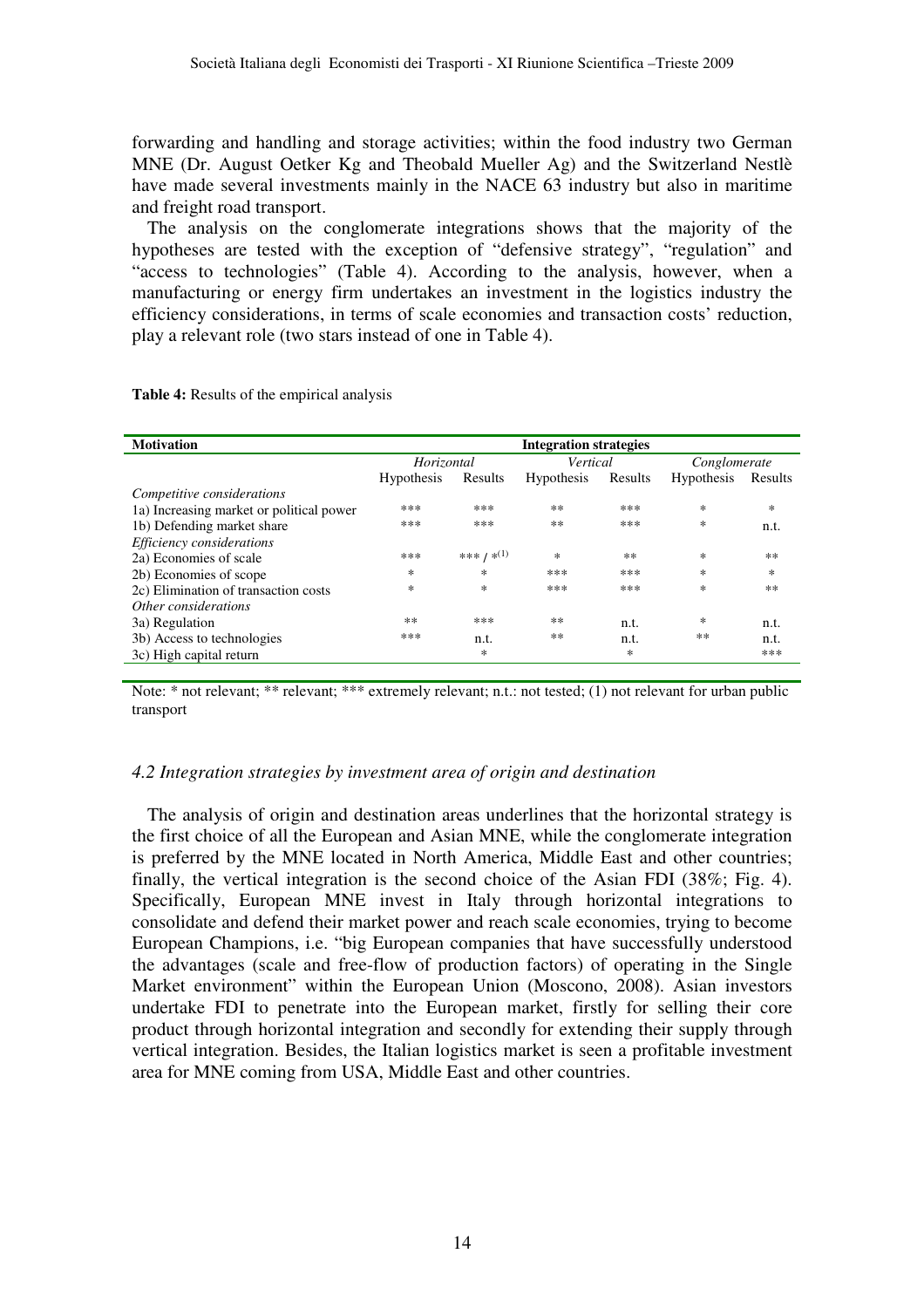

**Fig. 4:** Type of integration by area of origin of the FDI

Source: our elaborations on LogINT database, LabELT, 2009

As concerns Italy as destination, about the 60% of FDI, located in the North West, North East and Centre, is horizontal, while the share of conglomerate and vertical strategies is higher in South and Islands with respect to the other areas (Fig. 5).

In the Centre-North, where the logistics firms tend to concentrate their activity, the FDI are mainly motivated by competitive and economies of scale considerations. Instead, in the remaining part of Italy the main feasible determinants of the vertical investments are the economies of scope and the transaction costs' reduction, while production diversification in case of conglomerate integration.





Source: our elaborations on LogINT database, LabELT, 2009

# **5. Conclusions**

The global economy is the driver of the growing internationalisation process, which interests the Italian logistics market. The significant fragmentation of the national logistics service supply in a high number of SME, characterised by a lack of human and financial resources and mainly offering low value-added and not integrated activities, has promoted the entry of foreign MNE.

The present paper focuses on the integration strategies (horizontal, vertical and conglomerate), associated with inward FDI (greenfield and brownfield investments) and aims at understanding the motivations driving them. In doing so, the paper extends the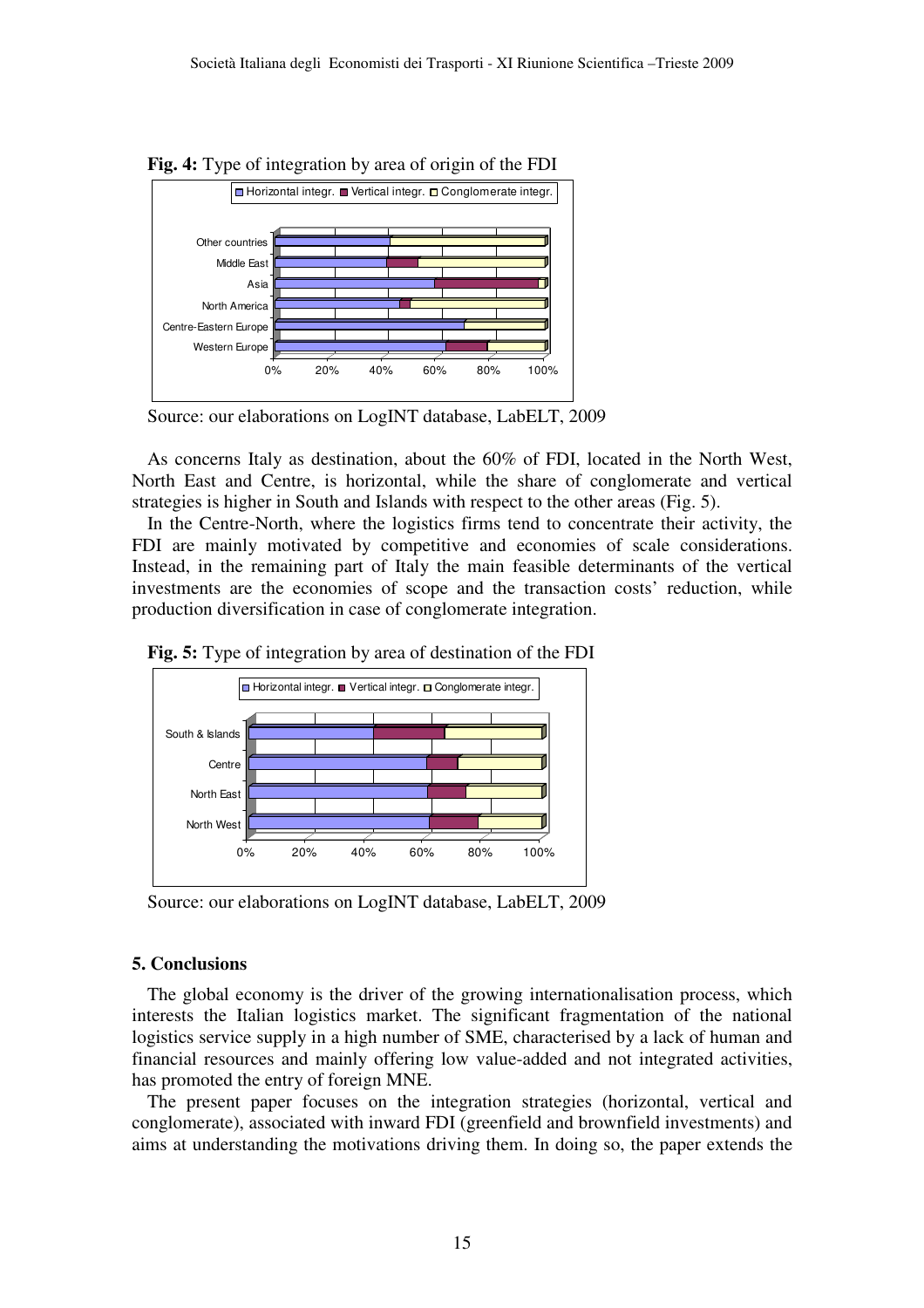existing literature, which mainly focuses on the manufacturing sector and, as far as logistics is concerned, mainly investigates horizontal M&A.

Reflecting a global trend, inward FDI are concentrated in the same parent MNE's logistics sub-industry (horizontal integration) and specifically in those sectors that, in the last decade, have been involved in regulation rules' changes (liberalisation of the road passenger transport, courier and postal activities) and which present a high rate of fixed costs (e.g. maritime and air transport). The main motivations behind horizontal strategies are found in: increasing and defending market, reaching economies of scale and regulation.

Different determinants can lead vertical integrations but, behind all, the extension of the number of supplied services allow to reach competitive advantages, economies of scale and scope and to cut transaction costs.

As concerns the conglomerate integration, the financial and real estate investors consider logistics, and mainly the higher value-added services, a profitable industry for the capital return; nevertheless, the logistics industry also attracts several manufacturing and energy firms, which aim at improving the efficiency of their products' handling, while maintaining the control over logistics operations. The determinants of conglomerate investments can be found in: reaching economies of scale and transaction costs' decreasing, especially when the integrations are the result of the outsourcing of logistics activities previously carried out within the firm (i.e. manufacturing firms).

The empirical analysis has, nevertheless, showed that the motivations driving the investments choices are often multiple and they differ according to the specificity of the analysed sub-industry. In fact, some motivations, which are extremely relevant in some sub-sectors can be not relevant in other sub-sectors. Thus, there is a need for a more detailed investigation with the aid of direct interviews to the investing firms, which might be used to carry out a quantitative analysis (econometric model).

Specifically, further research efforts can be very useful in order to (i) evaluate the impact of the different integration strategies both on the Italian logistics industry and, more generally, on the Italian economic competitiveness; (ii) predict future scenarios, with reference to the feasible different developments of the logistics providers and their customers' needs; (iii) frame appropriate policies.

However, the present analysis already allows to draw some considerations on the impact of inwards FDI on the logistics industry. Italy, thanks to its barycentre position, clearly appears as an interesting market where foreign players may consolidate their market power, while rising efficiency improvement for their core products. This phenomenon might cause two main effects of opposite sign, which interest the policy makers' debate. A negative effect consists of the progressive closing down of several Italian small enterprises, which are acquired by the international big players. On the other hand, a positive impact may be associated by the entrance of external capital, which can help the logistics providers in finding the financial resources, which are needed to innovate and improve the business. Besides, the Italian manufacturing firms can be advantaged by a more efficient logistics, if it is reflected in the price of services, supplied by the logistics providers. The creation of integrated services' package, through vertical investments makes the logistics supply more effective with clear benefits for the demand.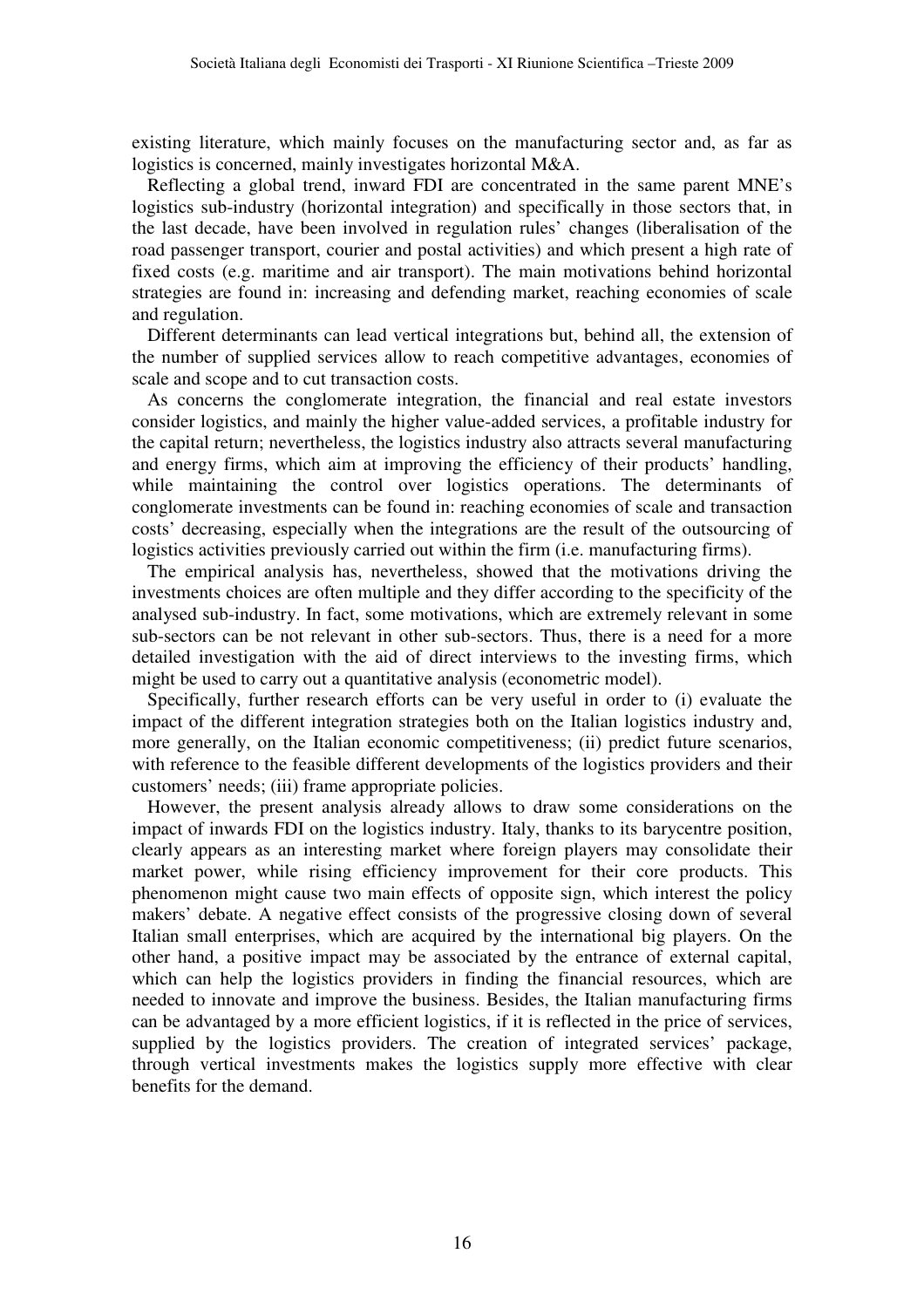## *References*

- Agarwal, S. and Ramaswami, S. (1992) "Choice of foreign entry mode: impact of ownership, location, and interalization factors" *Journal of International Business Studies* 23: 1-27.
- Anderson, E and Gatignon, H. (1986) "Modes of foreign entry: a transaction cost analysis and proposition", *Journal of International Business Studies* 17: 1-16.
- Barba Navaretti, G. and Venables, A.J. (2004) *Multinational firms in the world economy*, Princeton University Press.
- Boscacci, F., Brouwer, A. and Mariotti, I. (2009) *La performance economica delle imprese logistiche nazionali e internazionali in Italia*, ISFORT, Rome.
- Buckley, P. and Casson M. (1976), *The Future of the Multinational Enterprise*, Homles & Meier, New York.
- Carbone, V. and Stone, M.A. (2005) "Growth and relational strategies used by the European logistics service providers: Rationale and outcomes" *Transportation Research Part E* 41: 495-510.
- Chang, S.J. and Rosenzweig, P.M. (2001) "The Choice of Entry Mode in Sequential Foreign Direct Investment" *Strategic Management Journal*, 22/8: 747-776.
- Cooper, J., Browne, M. and Peters, M. (1991) *European logistics, markets, management and strategy*, Oxford, Blackwell.
- Cruijssen, F., Martine Cools, M. and Dullaert, W. (2007) "Horizontal cooperation in logistics: opportunities and impediments" *Transportation Research – Part E*, 43:129- 142.
- Dörrenbächer, C. (2003) *Corporate reorganisation in the European transport and logistic sector in the 1990s: diversification, internationalisation and integration*, Mnster, Lit.
- Dunning, J. (1988) *Explaining International Production*, Unwin Hyman, London.
- Fan, T., Vigeant-Langlois, L., Geissler, C., Bosler, B. and Wilmking, J.(2001) "Evolution of global airline strategic alliance and consolidation in the twenty-first century" *Journal of Air Transport Management*, 7/6: 349–360.
- Federtrasporto-Nomisma (2006) *Scenari dei trasporti. L'internazionalizzazione del trasporto: la posizione dell'impresa italiana*. Quaderno n. 8, Rome.
- Federtrasporto-Nomisma (2007) *Scenari dei trasporti. L'internazionalizzazione del trasporto: la posizione dell'impresa italiana*. Quaderno n. 9, Rome.
- Federtrasporto-Nomisma (2008) *Scenari dei trasporti. L'internazionalizzazione del trasporto: la posizione dell'impresa italiana*. Quaderno n. 10, Rome.
- Federtrasporto-Nomisma (2009) *Scenari dei trasporti. L'internazionalizzazione del trasporto: la posizione dell'impresa italiana*. Quaderno n. 11, Rome.
- Girma, S. (2002) "The process of European integration and the determinants of entry by non-EU multinationals in UK manufacturing", *Manchester School* 70/3: 315-335.
- Goldman, E., and Gorton, G. (2000) "The Visible Hand, The Invisible Hand and Efficiency", *Working paper 05*, Wharton Financial Institution Center.
- Gorton, G., Kahl, M. and Rosen, R. (1998), "Eat or Be Eaten: A Theory of Mergers and Merger Waves", mimeo. University of Pennsylvania
- Gunasekaran, A. and Ngai, E. (2004) "Information systems in supply chain integration and management" *European Journal of Operational Research*, 159/2: 269–295.